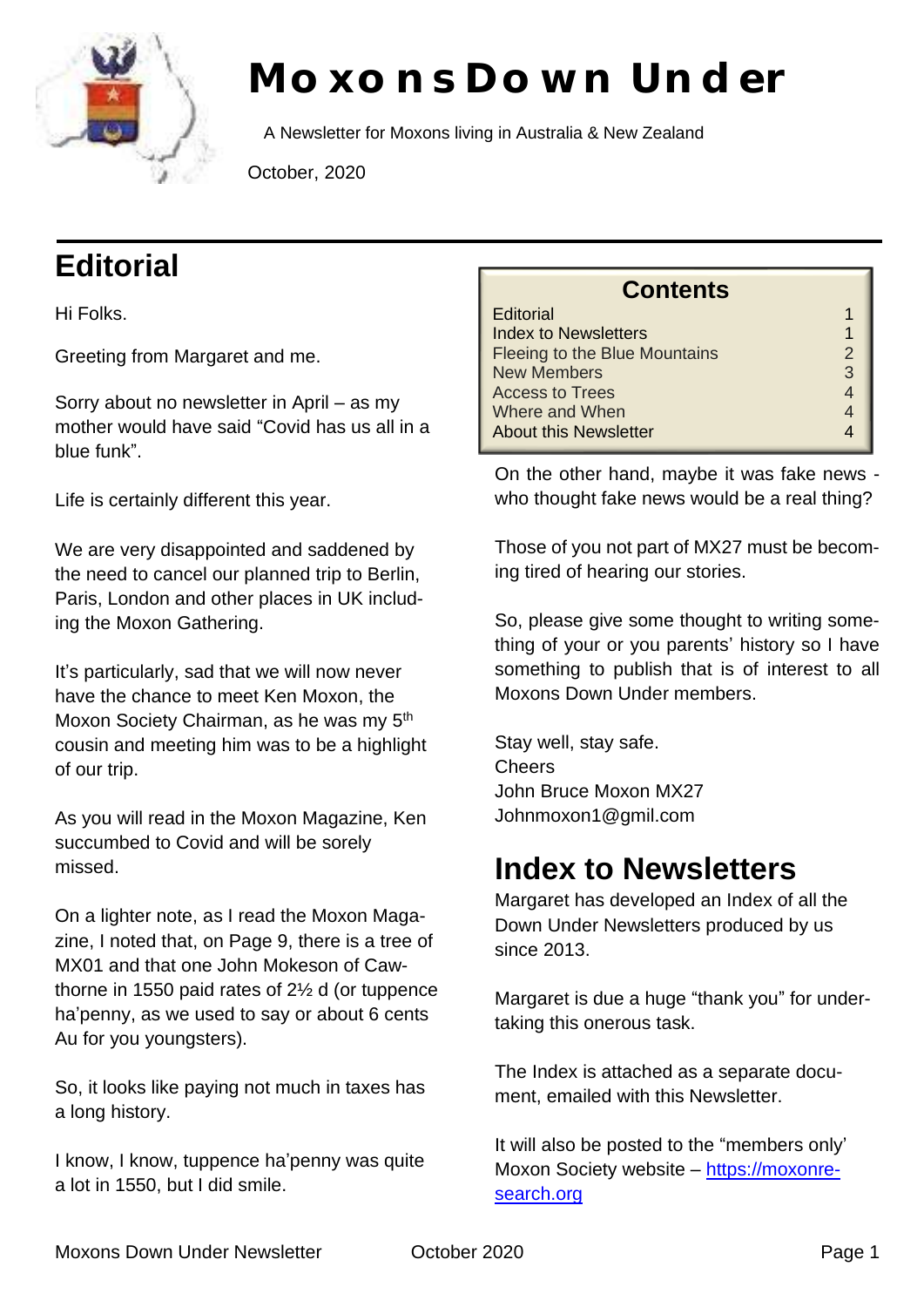### **Fleeing to the Blue Mountains: Viv and H J (Bert) Moxon (MX27)**



#### Bert, Viv & Bette 1935

How many of you knew that Sydney was shelled during World War 2? I certainly don't remember learning this at school in the 1960s. However, my sister in law, Bette Mason (nee Moxon) certainly remembers it, because she was a teenager at the time.

I interviewed Bette, then aged 88 (now 92) and living in a retirement village in Kincumber on the Central Coast of NSW about her life as a young girl and as a teenager. Having been born in December 1927, she has vivid memories of life during the war:

"We were living in Bronte and they started bombing off the coast. Mum didn't like that so we moved to Hazelbrook. I went to Katoomba High School. And when I finished there in Third Year, she wanted me to go back to Fort Street. So, I went back to Fort Street, but they were so far ahead of me, so advanced. I

didn't like it so I left and found a variety of jobs, including back door receptionist at the Minerva Theatre at Darlinghurst.<sup>[1]"[2]</sup>

The bombardment of Sydney, particularly the eastern suburbs, occurred in June 1942<sup>[3]</sup> and quickly stopped but the residents of Bondi and Bronte were not to know that. Like many others, the Moxons sought safety in the Blue Mountains.

In 1936, for reasons unknown to Bette, her parents had taken her to London by ship, the steamer Moreton Bay<sup>[4]</sup>. I asked her how she felt about this:

"I was only eight at the time. I didn't question their decision to go. We saw many countries, it was six weeks in those days. It was very enjoyable. I was always curious about new things.

"It was hard getting used to my school at Sydenham. I wasn't very popular because this foreigner topped the class at the end of the year. But also, they asked me to speak Australian, and I said I was. But they said I couldn't be Australian because my mother's not black. So that was their knowledge of Australia.

"We rented half a house in Sydenham. It was very old and had a ballroom upstairs. Mum and dad weren't married at the time, they got married when we returned to Australia in 1938, before John was born."[5]

I showed Bette three photos, one of two adults and a little girl, one of the same adults with two children, and another of the same man. "Oh, this one here is me with Mum and Dad. (See above). I was about seven or eight at the time, and yes, it was before we went to England. And that one is Dad – Bert – he looks a bit younger there. I always called him Dad, even though he was my adopted father.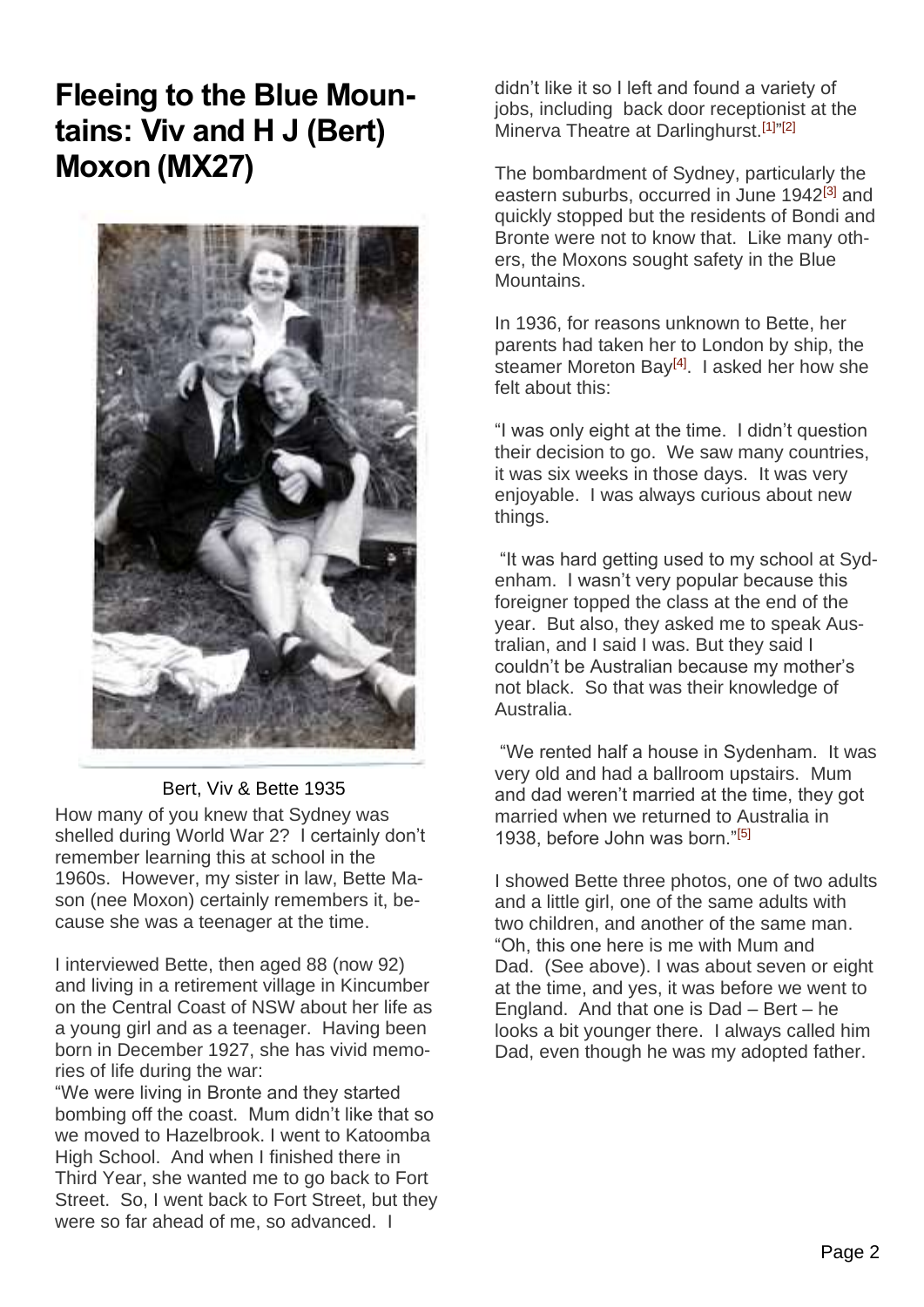

"My real father was Alf Prahl, but I didn't see him from the time my mother left him until I was 45, when he contacted me. I invited him up to Narrabri for a holiday, but I just thought of him as Alf, never as dad. I felt embarrassed sometimes, when I unthinkingly talked about mum and dad this, mum and dad that. But I couldn't help it – I hadn't seen him for 40 years, never a birthday card or anything.

"I think it was Mum's doing really. She told him she never wanted to see him again, and didn't want any money from him.

Bert was a real father to me, and later he formally adopted me."[6]

The third photo showed Bette, aged about 12 with her parents and brother John, born in 1938.

We were living at Lewisham when that was taken, because John was just a toddler then. I loved having a baby brother, I'd been an only child up till then.



I used to pretend he was mine, pushing him everywhere in his stroller. That was before we moved to Bronte during the war."[7]

*Margaret Moxon.*

#### **References**

This was written by Margaret as part of her Oral History module in her Diploma from UTS. All references are available on request.

If the raid on Sydney is of interest either Google it or use this link to a Wikipedia article: https://en.wikipedia.org/wiki/Attack\_on\_Sydney\_Harbour

### **New Members**

Please welcome to Moxons Down Under:

Susan Fuge NSW MX54

Warren Clarke WA (rejoined) MX05

Stephen Neil Moxon NSW MX01

Laraine Rissel QLD MX01

Susan Gribben VIC MX01

Come on – invite your family to join. Please!